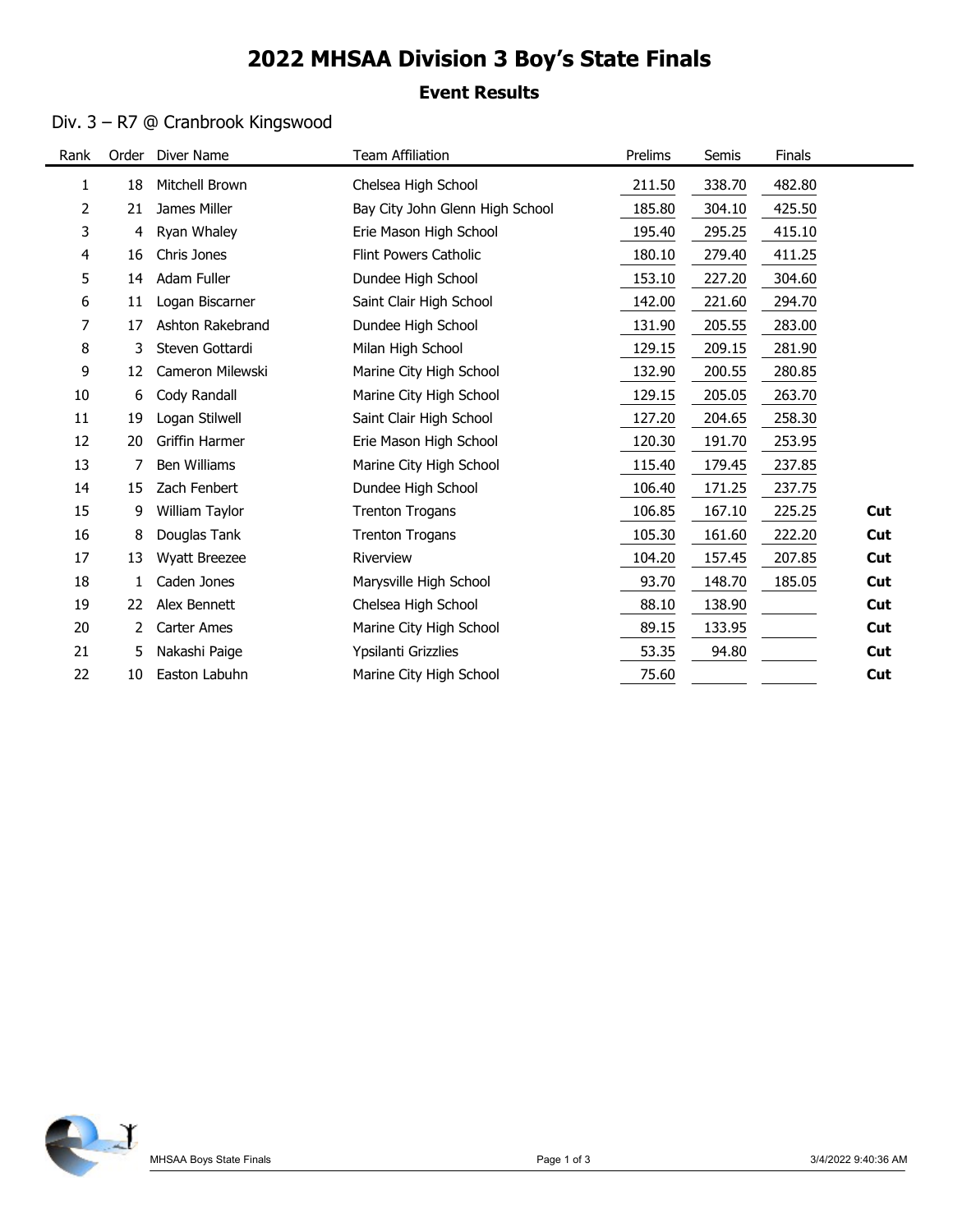# 2022 MHSAA Division 3 Boy's State Finals

### Event Results

#### Div. 3 – R8 @ St. Johns

|                |              |                           | 2022 MHSAA Division 3 Boy's State Finals |         |        |        |     |
|----------------|--------------|---------------------------|------------------------------------------|---------|--------|--------|-----|
|                |              |                           | <b>Event Results</b>                     |         |        |        |     |
|                |              | Div. $3 - R8$ @ St. Johns |                                          |         |        |        |     |
| Rank           |              | Order Diver Name          | <b>Team Affiliation</b>                  | Prelims | Semis  | Finals |     |
| 1              | 5            | Gryffin Porter            | Haslett High School                      | 208.65  | 326.95 | 437.35 |     |
| $\overline{2}$ |              | 2 Kevin Tiles             | Battle Creek Harper Creek                | 168.60  | 248.90 | 355.10 |     |
| 3              | $\mathbf{1}$ | Dean Fraley               | Battle Creek Harper Creek                | 138.40  | 233.25 | 323.40 |     |
| 4              | 12           | Kurt Morgan               | Pinckney High School                     | 150.55  | 229.25 | 304.00 |     |
| 5              | 6            | Kyle Litwiller            | Coldwater High School                    | 138.10  | 209.40 | 301.15 |     |
| 6              | 4            | Griffin Stahl             | Pinckney High School                     | 162.45  | 234.15 | 293.75 |     |
| 7              | 15           | Dominic Konieczny         | Williamston High School                  | 123.70  | 202.65 | 281.40 |     |
| 8              | 7            | <b>Atticus Erbe</b>       | Mason High School                        | 133.85  | 205.85 | 277.60 |     |
| 9              | 9            | Parker Beebee             | SJHS swim and dive                       | 112.60  | 187.30 | 254.30 |     |
| 10             | 3            | Vance Miller              | Mason High School                        | 109.65  | 183.50 | 250.50 |     |
| 11             | 14           | Jonathan Sorenson         | Marshall High School                     | 108.00  | 167.90 | 240.80 | Cut |
| 12             | 13           | Izabellah Morris          | Ogemaw Heights                           | 98.65   | 166.65 | 229.30 | Cut |
| 13             | 8            | Matthew Peterson          | Williamston High School                  | 111.00  | 164.10 | 220.95 | Cut |
| 14             | 10           | Aidan Taylor              | Oscoda                                   | 116.10  | 173.05 | 210.25 | Cut |
| 15             |              | 11 Jordan Hathorne        | Marshall High School                     |         |        |        | Cut |